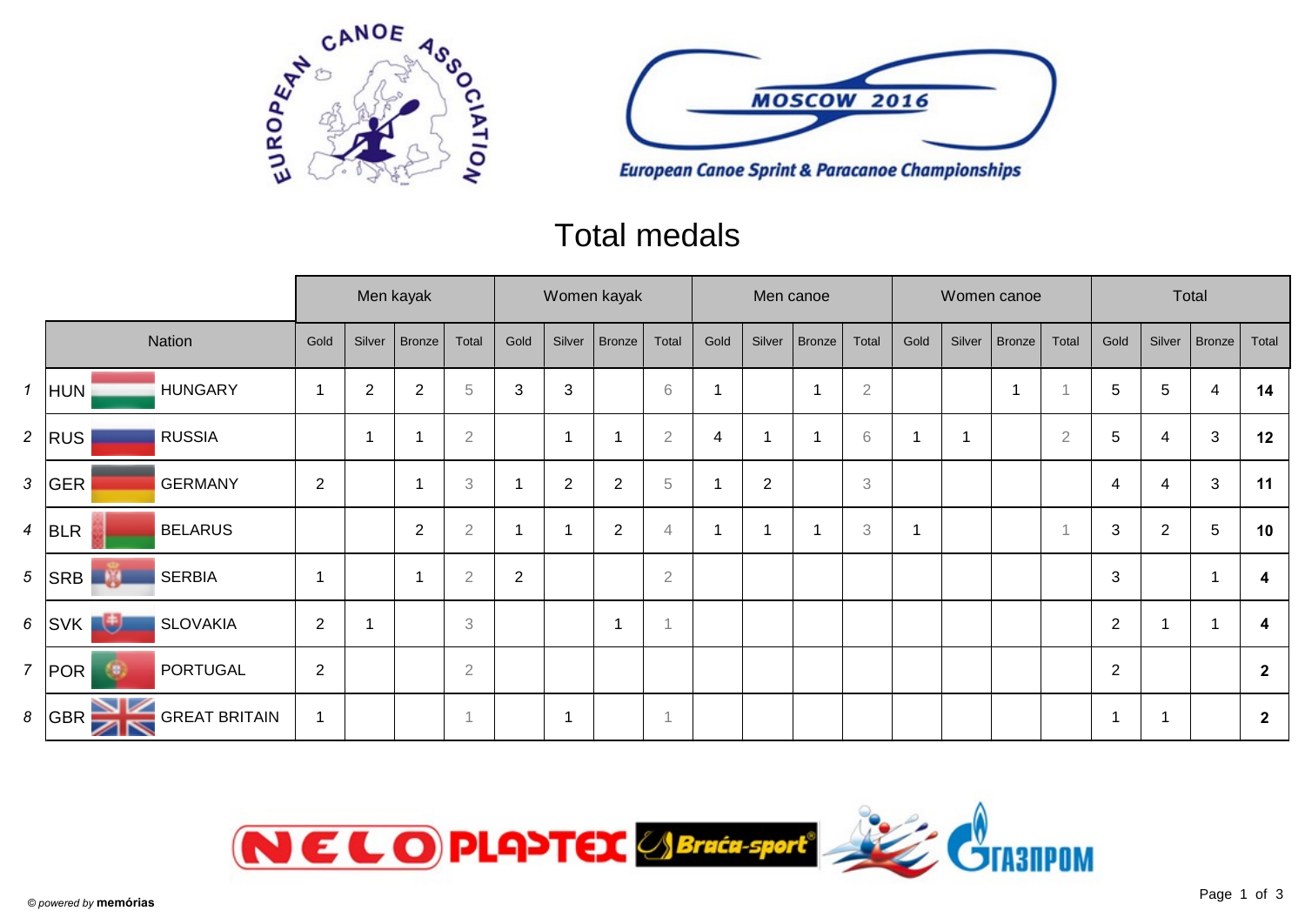



## Total medals

|  |                  |                       | Men kayak |                          |        |                           | Women kayak |        |        |       | Men canoe               |                          |               |                |      |        | Women canoe |       | Total |        |                |                |
|--|------------------|-----------------------|-----------|--------------------------|--------|---------------------------|-------------|--------|--------|-------|-------------------------|--------------------------|---------------|----------------|------|--------|-------------|-------|-------|--------|----------------|----------------|
|  |                  | Nation                | Gold      | Silver                   | Bronze | Total                     | Gold        | Silver | Bronze | Total | Gold                    | Silver                   | <b>Bronze</b> | Total          | Gold | Silver | Bronze      | Total | Gold  | Silver | Bronze         | Total          |
|  | $9$ CZE          | <b>CZECH REPUBLIC</b> |           |                          |        |                           |             |        |        |       | $\overline{\mathbf{1}}$ |                          |               | $\sqrt{2}$     |      |        |             |       |       |        | $\overline{1}$ | $\mathbf{2}$   |
|  | 10 TUR<br>. .    | <b>TURKEY</b>         |           |                          |        |                           |             |        |        |       |                         |                          |               |                |      |        |             |       |       |        |                |                |
|  | 11 $ $ DEN       | <b>DENMARK</b>        |           | 3                        |        | $\ensuremath{\mathbf{3}}$ |             |        | -1     |       |                         |                          |               |                |      |        |             |       |       | 3      |                | 4              |
|  | 12 $ $ ROU $ $   | <b>ROMANIA</b>        |           |                          |        |                           |             |        | -1     |       |                         | 1                        |               | $\overline{2}$ |      |        | 1           |       |       | 1      | $\mathbf{3}$   | 4              |
|  | 13 $ ESP $<br>Æ. | <b>SPAIN</b>          |           | $\overline{\phantom{a}}$ |        | $\overline{2}$            |             |        |        |       |                         |                          |               |                |      |        |             |       |       | 1      |                | $\overline{2}$ |
|  | 14 $LTU$         | LITHUANIA             |           |                          | -1     | и                         |             |        |        |       |                         | 1                        |               | $\overline{1}$ |      |        |             |       |       | 1      |                | $\overline{2}$ |
|  | 15 $ MDA$        | <b>MOLDOVA</b>        |           |                          |        |                           |             |        |        |       |                         | $\overline{\phantom{a}}$ |               | $\overline{2}$ |      |        |             |       |       | 1      |                | $\overline{2}$ |
|  | 16 $ UKR$        | <b>UKRAINE</b>        |           |                          |        |                           |             |        |        |       |                         | $\overline{1}$           |               | $\sqrt{2}$     |      |        |             |       |       | 1      |                | $\mathbf{2}$   |